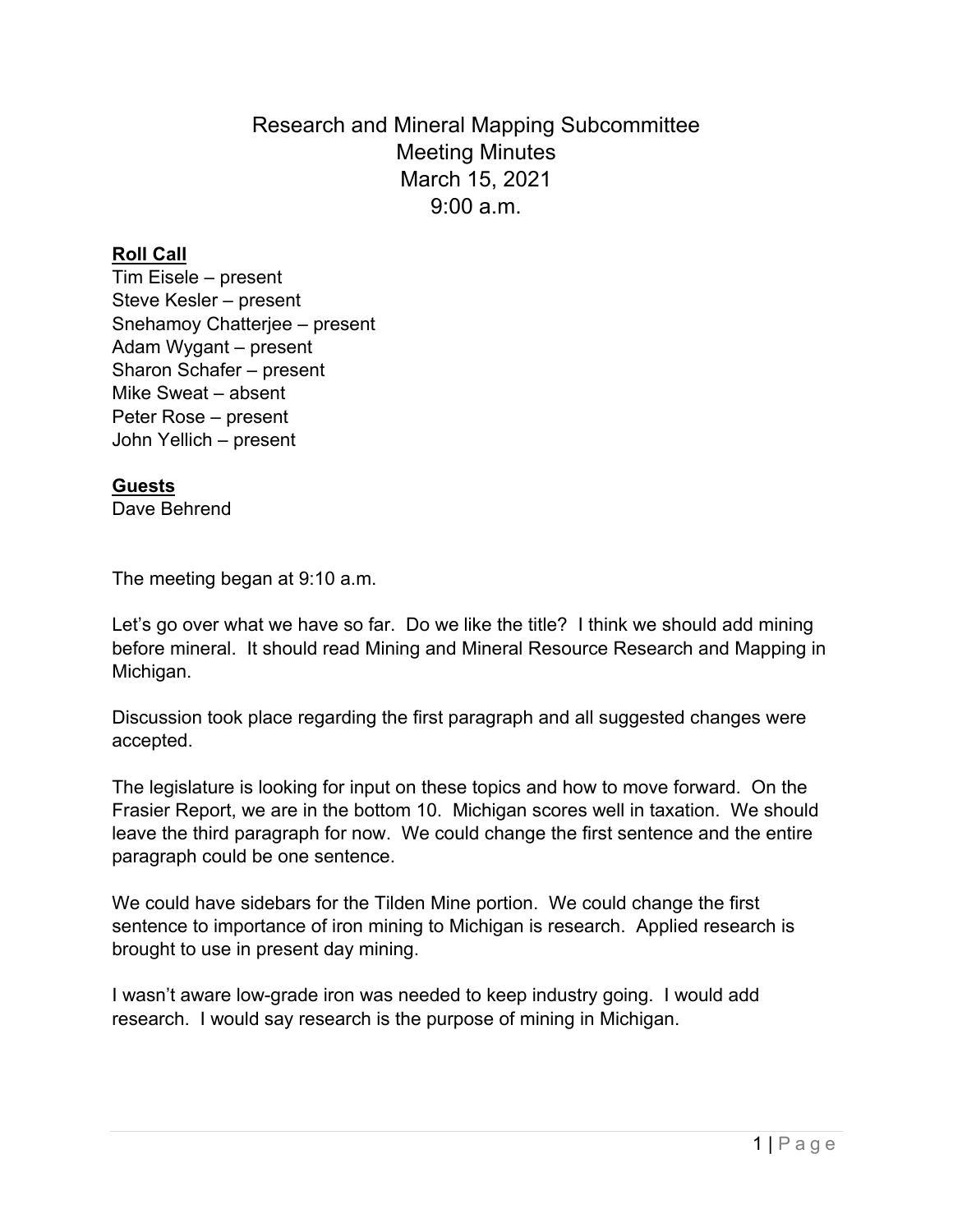They didn't have technology when they started mining. Research is the primary reason for continuing importance of iron ore mining in Michigan. We have to keep the audience in mind. Legislators and the Governor.

There is something missing in the next sentence. Research occurred in the 60s and 70s. I think the word corrected works better than redefine. We are we saying important in the next sentence? Could say we are still in production today. We could get rid of the footnote reference.

Can we change valueless to something else? They were valueless. Nobody wanted them for anything. No market for it. If you dug it up, nobody would give you a dime for it. The sentence is too long. We need a period at the end of Tilden. It should read formations not formation. I don't think the next paragraph says anything.

We discussed non ore before. This paragraph discusses other ores. We should add a paragraph before the previous one that research led to discovery. We could say that mapping over a long many year demonstrates its similarity in mining in Russia.

Someone will ask why can't mining companies do all that? We want to point out that having state help will assist them. We don't need the first part of the paragraph. We could say research of this nature requires a longer-range outlook. Replace the second half to say instead it has to be carried out by the state and federal agents. The sentence that begins with benefits of . . . could be put into the next paragraph.

More information on potential minerals and chemistry of rocks. The term research doesn't apply. Don't bring up research. We have to understand it up front. Mapping and facilities should be combined. We are focusing more on mapping not mining. We to keep this simple. Ore bodies change as we know.

The benefits of a well-planned and well-funded mapping and research planning to support the state of Michigan should be combined with the previous paragraph. Research has been a case of mineral diversity. AT the top of the paragraph, we should add research has been a key to both mining and finding new mineral deposits and mining known deposits. For instance, long term geologic mapping in the Lake Superior region showed it similarities to the giant Norilsk nickel mining area in Russia. This information was then used to guide exploration that resulted in discovery of the Eagle nickel-copper deposit in Marquette County. The next sentence should be taken out.

e should reference the Yellow Dog Report. At the beginning of that sentence, we should add geologic mapping by the Michigan Survey and USGS. We should put 1978 after that so that it shows mapping data doesn't get old. We can tie our Yellow Dog Report into the bibliography.